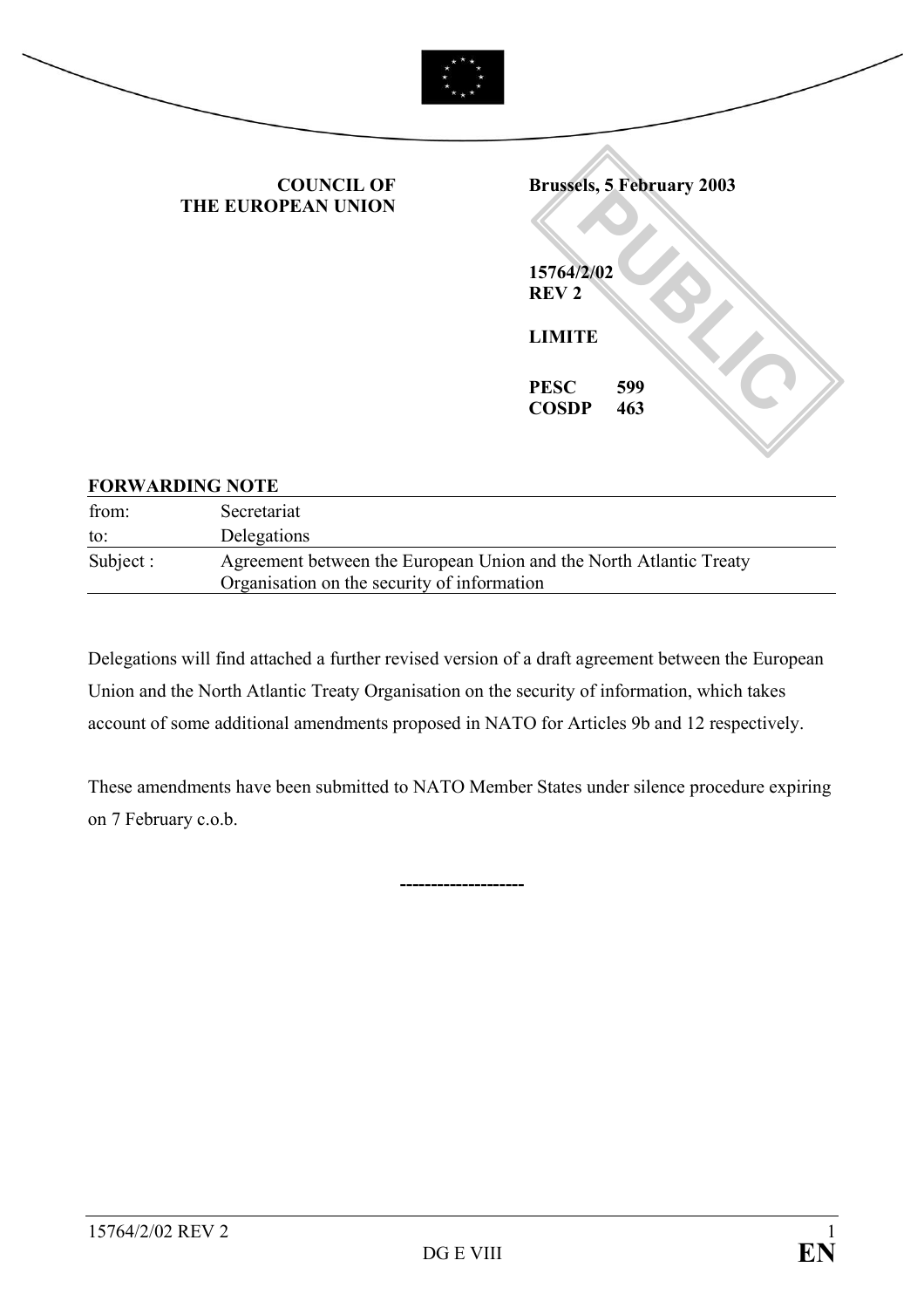# **AGREEMENT BETWEEN THE EUROPEAN UNION AND THE NORTH ATLANTIC TREATY ORGANISATION ON THE SECURITY OF INFORMATION**

The North Atlantic Treaty Organisation, hereafter NATO,

represented by the Secretary General of NATO,

and

The European Union, hereafter the EU,

represented by the Presidency of the Council of the European Union, acting on the basis of Article 24 of the Treaty on the European Union,

Hereinafter referred to as the Parties,

Considering the "North Atlantic Treaty" signed at Washington on 4 April 1949;

Considering the Treaty on the European Union done in Maastricht on 7 February 1992, as subsequently amended;

Considering the "Agreement between the Parties to the North Atlantic Treaty for the Security of Information" done at Brussels on 6 March 1997;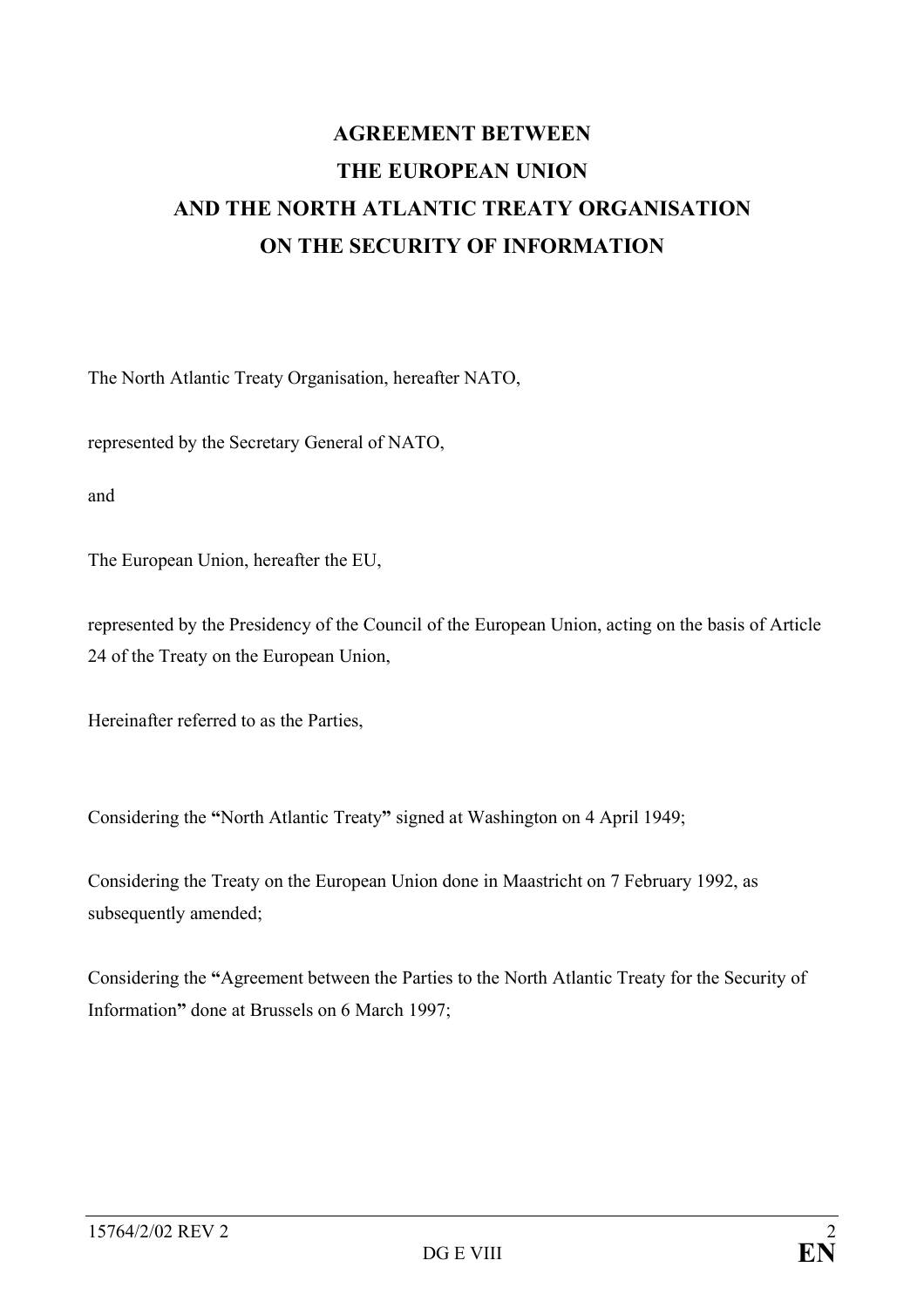Considering that the Ministerial Meeting of the North Atlantic Council held in Florence on 24 May 2000 tasked the Secretary General of NATO to immediately initiate contacts with the EU and to prepare the ground for the future security arrangements between the two Parties in anticipation of the envisaged consultations on this matter;

Considering that, following the decisions taken by the Heads of State and Government of NATO member States at Washington and subsequent Ministerial Meetings and by the European Council at Feira, Nice, Göteborg and Laeken, NATO and the EU agree that consultations and co-operation will be developed on questions of common interest relating to security, defence and crisis management, so that crises can be met with the most appropriate military response and effective crisis management ensured;

Considering that the EU objectives in the field of military capabilities and those arising, for those countries concerned, from NATO's defence capabilities initiative are mutually reinforcing;

Recognising that full and effective consultation and co-operation may require access to NATO and EU classified information and material, as well as the exchange of classified information and related material between NATO and the EU;

Conscious that such access to and exchange of classified information and related material requires appropriate security measures;

Noting the Interim Security Arrangement between the North Atlantic Treaty Organisation and the General Secretariat of the EU Council through an Exchange of Letters between their respective Secretaries General dated 26 July 2000;

Have agreed as follows:

# Article 1

The present Agreement applies to classified information or material in any form either provided or exchanged between the Parties.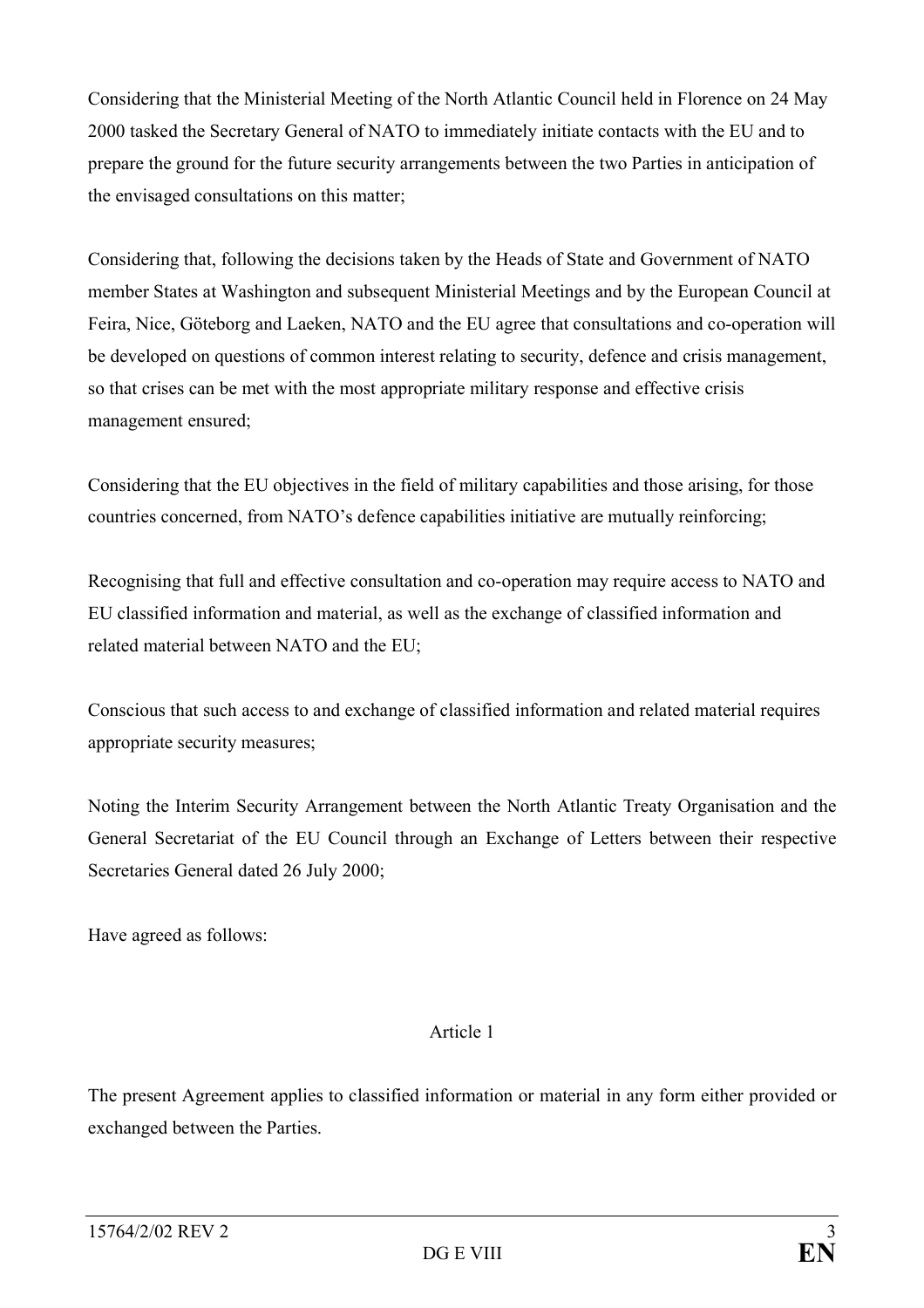Classified information is defined as any information (namely, knowledge that can be communicated in any form) or material determined to require protection against unauthorised disclosure and which has been so designated by a security classification.

# Article 3

For the purposes of the implementation of the present Agreement :

- (a) NATO shall mean the North Atlantic Treaty Organisation **,**
- (b) EU shall mean the Council of the European Union, the Secretary General/High Representative and the General Secretariat of this Council, and the Commission of the European Communities (hereafter European Commission).

# Article 4

Each Party shall:

- (a) protect and safeguard classified information or material subject to the present Agreement provided or exchanged by the other Party;
- (b) ensure that classified information or material subject to the present Agreement provided or exchanged keeps the security classification given to it by the providing Party. The receiving Party shall protect and safeguard the classified information or material according to the provisions set out in its own security regulations for information or material holding an equivalent security classification, as specified in the Security Arrangements to be established pursuant to Articles 11 and 12;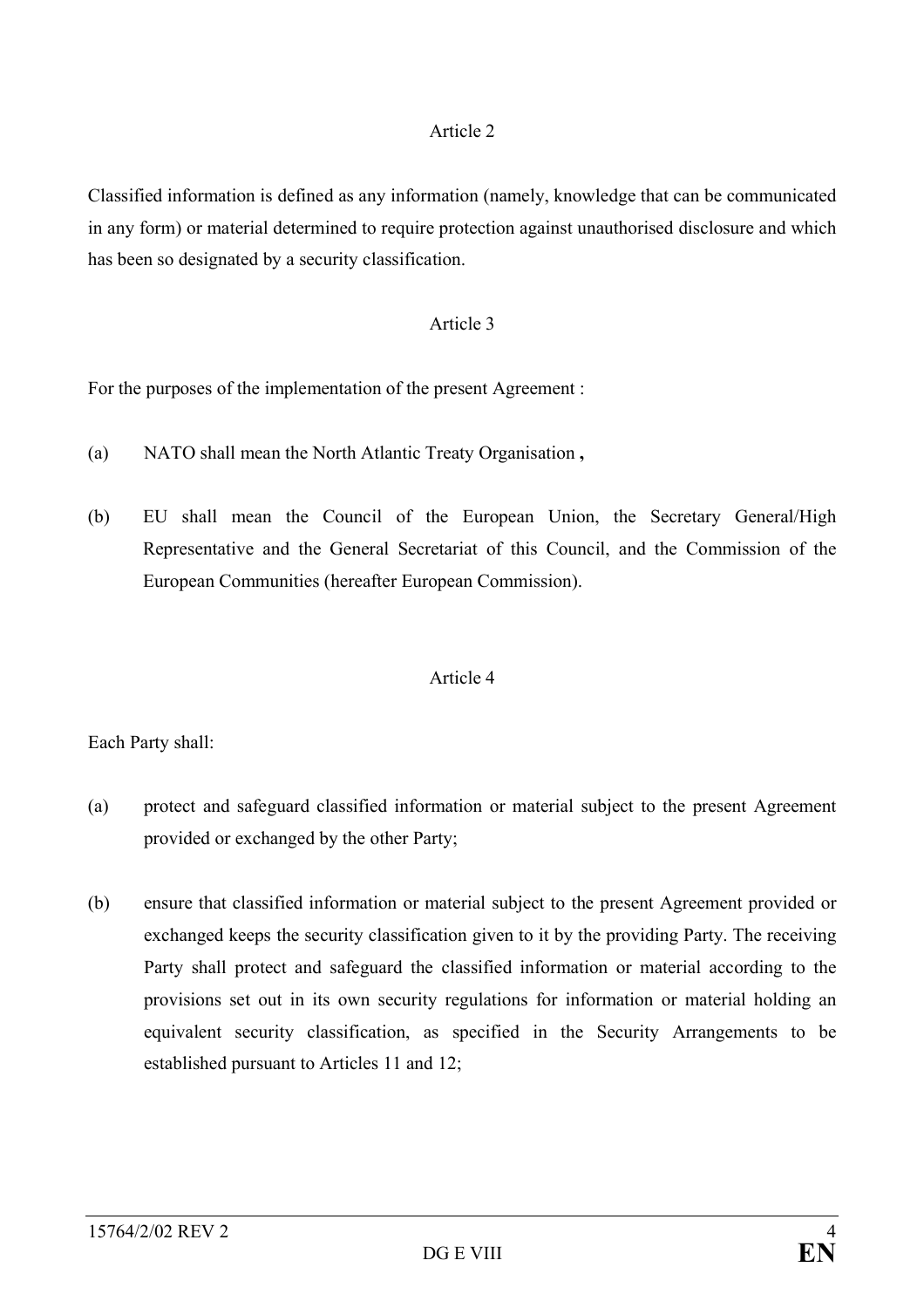- (c) not use such information or material subject to the present Agreement for purposes other than those established by the originator and those for which the information is provided or exchanged;
- (d) not disclose such information or material subject to the present Agreement to third parties, and to any EU institution or entity not mentioned in Article 3 or to States not mentioned in Article 5(a), without the consent of the originator

- (a) Classified information or material disclosed or released, in accordance with the principle of originator control, by one Party, "the providing Party", to the other Party, "the receiving Party", may be disclosed or released to States which are members of NATO, and to other States which are members of the EU and have subscribed to the "Partnership for peace" framework document and, in that context, have a valid security agreement with NATO that also meet the standards established pursuant to Articles 11 and 12.
- (b) For release to recipients other than those mentioned in Articles 3 and 5(a), a decision on disclosure or release of classified information or material will be made by the receiving Party following the consent of the providing Party, in accordance with the principle of originator control as defined in the providing Party's Security Regulations.
- (c) In implementing (a) and (b) above, no generic release is permissable unless procedures have been established and agreed between the Parties regarding certain categories of information, relevant to their operational requirements;

# Article 6

Each of the entities of the Parties, as defined in Article 3 of the present Agreement, shall have a security organisation and security programmes, based upon such basic principles and minimum standards of security which shall be implemented in the security systems of the Parties to be established pursuant to Articles 11 and 12, to ensure that an equivalent level of protection is applied to classified information or material subject to the present Agreement.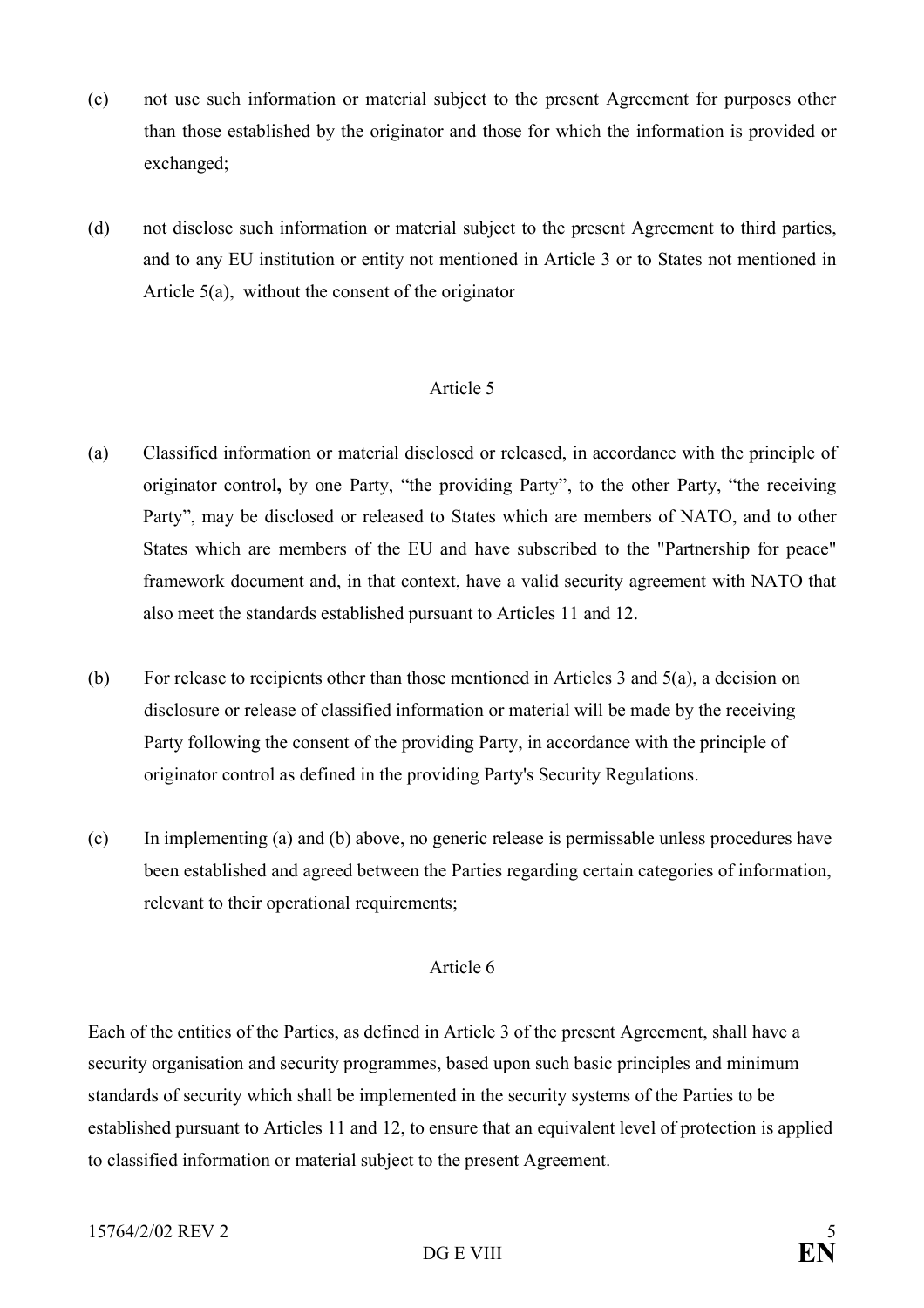- (a) The Parties shall ensure that all persons of their respective organisation who, in the conduct of their official duties require access, or whose duties or functions may afford access, to information or material classified CONFIDENTIAL or above, provided or exchanged under the present Agreement are appropriately security cleared before they are granted access to such information and materials;
- (b) The security clearance procedures shall be designed to determine whether an individual may, taking into account his or her loyalty, trustworthiness and reliability, have access to classified information or material.

# Article 8

The Parties shall provide mutual assistance with regard to security of classified information or material subject to the present Agreement and matters of common security interest. Reciprocal security consultations shall be conducted by the authorities as defined in Article 11 to assess the effectiveness of the Security Arrangements within their respective responsibility to be established pursuant to Articles 11 and 12.

# Article 9

- (a) For the purpose of the present Agreement
	- (i) As regards the EU:

all correspondence shall be sent to the Council at the following address: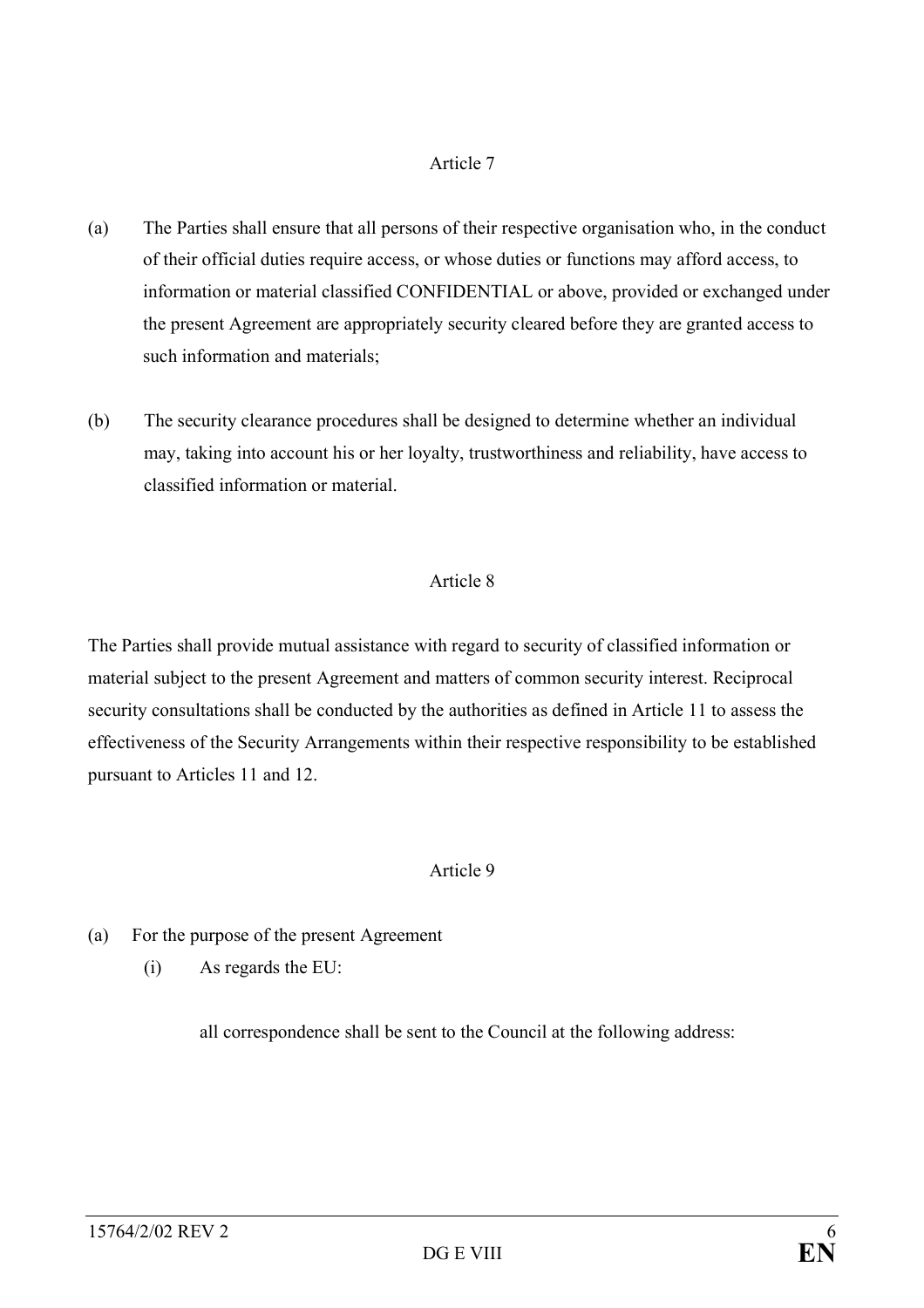Council of the European Union Chief Registry Officer Rue de la Loi/Wetstraat, 175 B 1048 Brussels;

All correspondence shall be forwarded by the Chief Registry Officer of the Council to the Member States and to the Commission subject to paragraph (b) and in accordance with Article 5 (a) .

 (ii) As regards NATO, all correspondence shall be sent to the Secretary General acting in the name of the North Atlantic Council at the following address (or such addressed as may be notified to the other Party):

 NATO Headquarters B 1110 Brussels.

(b) Exceptionally, correspondence from one Party which is only accessible to specific competent officials, organs or services of that Party may, for operational reasons, be addressed and only be accessible to specific competent officials, organs or services of the other Party specifically designated as recipients, taking into account their competencies and according to the need to know principle. Such correspondence will be accessible to the Member States of the two organisations defined in Article 5 (a), if they so request**.** As far as the European Union is concerned, this correspondence shall be transmitted through the Chief Registry Officer of the Council.

# Article 10

The Secretaries General of NATO**,** of the Council of European Union and of the European Commission shall oversee the implementation of the present Agreement.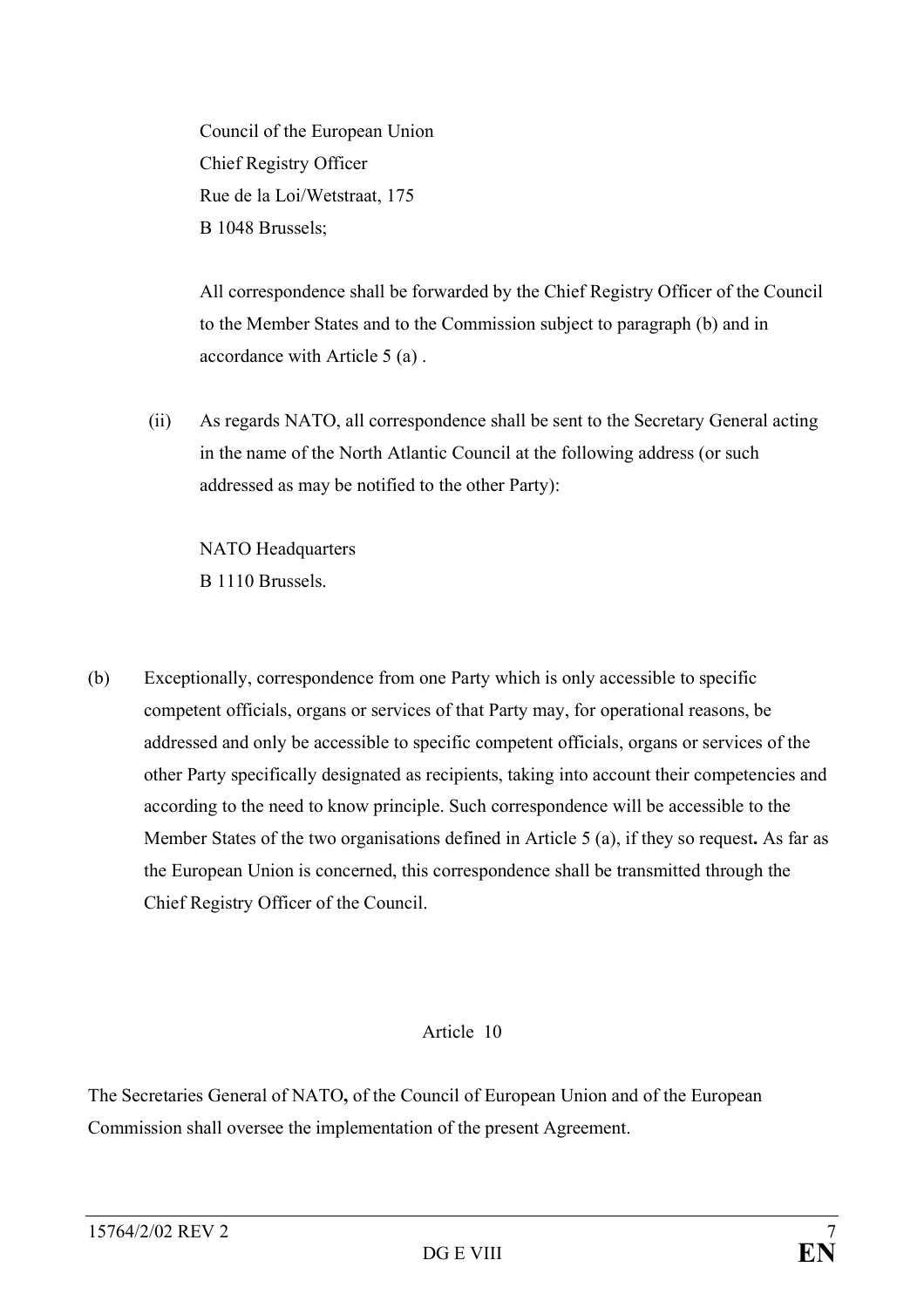In order to implement the present Agreement:

- (a) The NATO Office of Security (NOS), under the direction and on behalf of the Secretary General of NATO and the Chairman, NATO Military Committee, acting in the name of the North Atlantic Council and the NATO Military Committee and under their authority, is responsible for developing security Arrangements for the protection and safeguarding of classified information or material provided to or exchanged with NATO under the present Agreement;
- (b) The EU Council General Secretariat Security Office (hereinafter GSC Security Office), under the direction and on behalf of the Secretary General of the EU Council, acting in the name of the EU Council and under its authority is responsible for developing Security Arrangements for the protection and safeguarding of classified information or material provided to or exchanged with the EU under the present Agreement.
- (c) The European Commission Security Office, acting under the authority of the member of the Commission responsible for security matters, is responsible for developing Security Arrangements for the protection within the Commission of classified information subject to the present agreement.

# Article 12

For the preparation of their Security Arrangements, the NATO "Office of Security", the GSC Security Office and the European Commission Security Office shall agree on standards of the reciprocal security protection for classified information and material subject to this Agreement. At NATO, these standards shall be subject to approval by the NATO Security Committee. At the EU, these standards shall be subject to the approval by the Council Security Committee.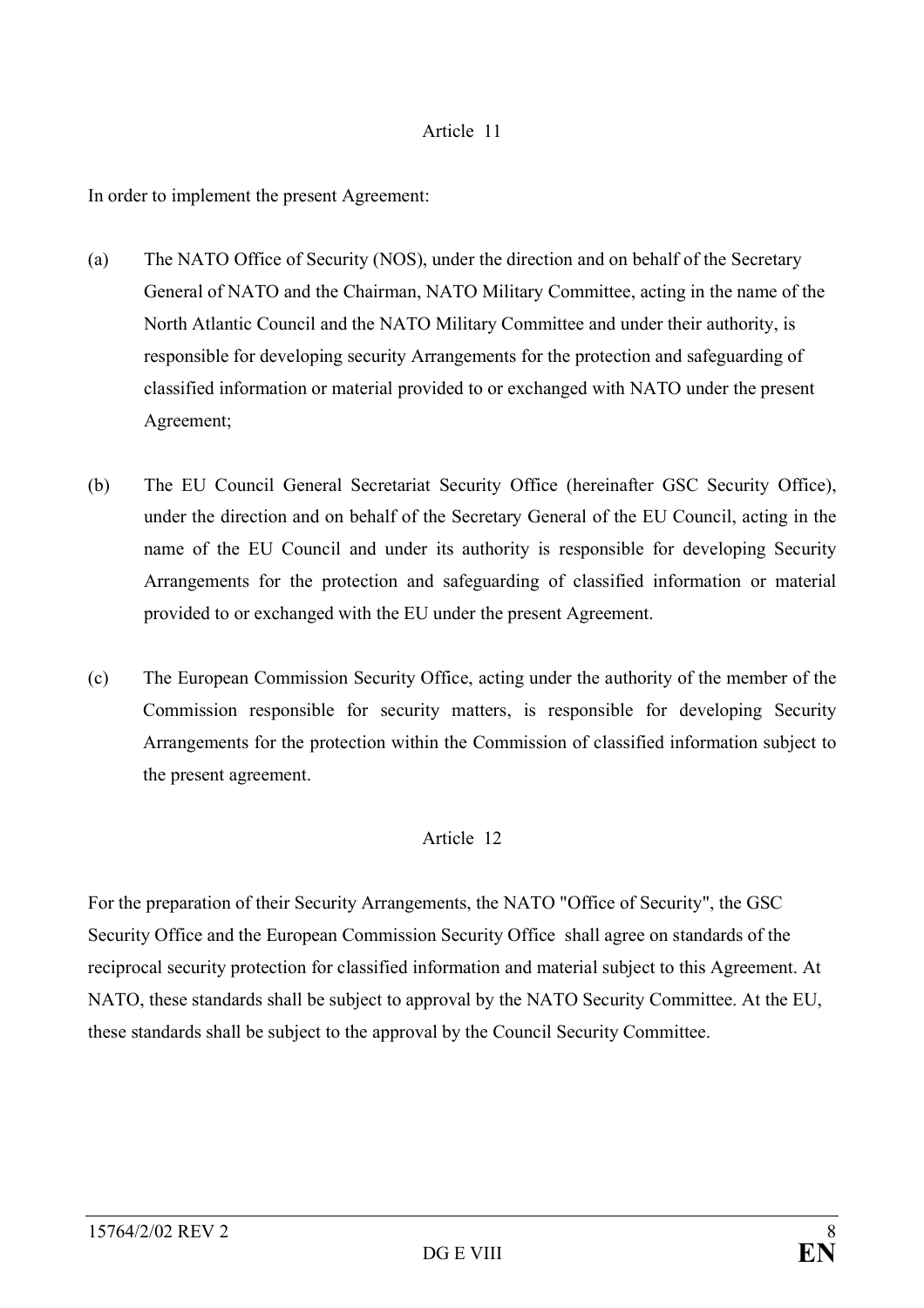The Authorities defined in Article 11 shall establish procedures to be followed in the case of proven or suspected compromise of classified information or material subject to the present Agreement.

# Article 14

Prior to the provision or exchange of classified information or material subject to the present Agreement between the Parties, the responsible security authorities defined in Article 11 must agree that the receiving Party is able to protect and safeguard the information or material subject to the present Agreement in a way consistent with the arrangements to be established pursuant to Articles 11 and 12.

# Article 15

The present Agreement in no way prevents the Parties from making other Agreements with third Parties relating to the provision or exchange of classified information or material subject to the present Agreement provided that they do not conflict with the provisions of the present Agreement.

# Article 16

The present Agreement shall enter into force on the date on which the Parties have signed it.

The present Agreement may be reviewed for consideration of possible amendments at the request of either Party.

Any amendment to the present Agreement shall only be made in writing and shall be signed by each of the Parties to the present Agreement.